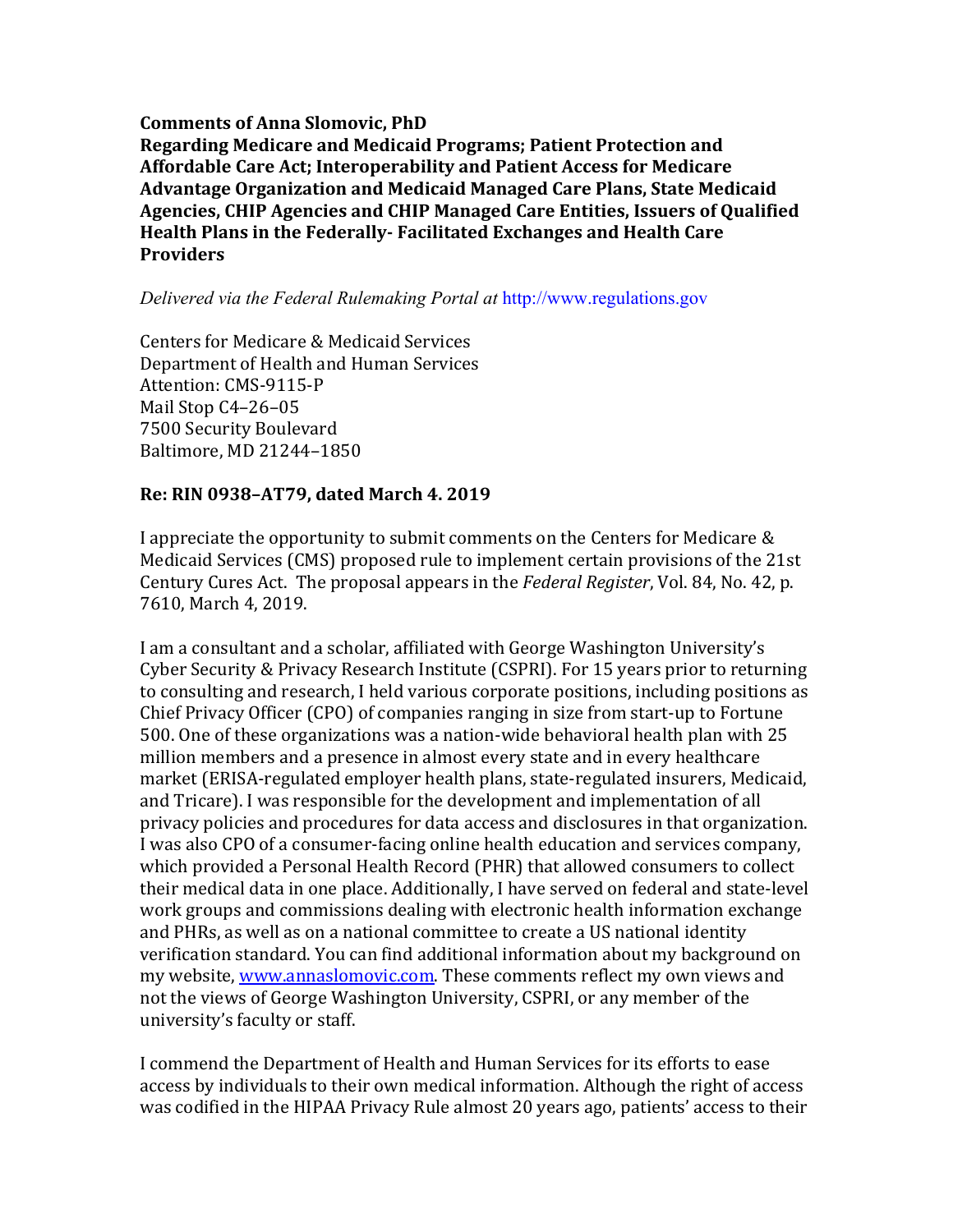own data often remains difficult and expensive. Many organizations provide patients with access to specific data elements like test results or claims, but this access is generally not intended to be a substitute to the right of access to the complete Designated Record Set as required under HIPAA. The proposed rule also facilitates export of data and makes it easier for patients to move data as they move through the continuum of care.

However, we must make sure that increased access to data does not harm those it is supposed to help. My comments on the NPRM fall into four categories: access to and disclosure of health data; increased surveillance of patients; identity and patient record matching; and the need to strengthen the patients' ability to correct or amend their records, which is missing from the rulemaking.

# *Access and disclosure*

 

CMS recognizes that the existence of an open API does not automatically mean that anyone and everyone can connect to it. However, it is disturbing that examples of "acceptable limits [on access to APIs] include technical compatibility and ensuring the application does not pose an unacceptable level of risk to a system when connecting to an API offered by that system." (p. 7620) While system owners are still required to comply with HIPAA and state privacy laws, CMS states that "[a]s noted in guidance from OCR, disagreement with the individual about the worthiness of the third party as a recipient of PHI, or even concerns about what the third party might do with the PHI, are not grounds for denying a request."  $(p. 7635)$  It is not clear from this how much control health care entities will be able to exercise over the apps that will extract data from their systems or even how these entities will be able to evaluate the extent of their potential liability under various federal and state laws.

It is even more disturbing that CMS plans to rely on consumer education to mitigate the risk of providing data to non-HIPAA-covered entities. Dr. Donald Rucker, National Coordinator for Health IT, has stated that it should be up to patients "to decide whether the potential benefit of an app to manage their health care information and medical conditions outweighs potential risks."<sup>1</sup> Unfortunately, the notion that patients are in a position to make an informed tradeoff between the costs and benefits of using apps is a fallacy. As shown by multiple studies, individuals often have no way of knowing how apps use and disclose their information, or what they are agreeing to when they grant permissions to an app.<sup>2</sup>

<sup>&</sup>lt;sup>1</sup> Statement of Donald Rucker, M.D., National Coordinator for Health Information Technology Office of the National Coordinator for Health IT Department of Health and Human Services, before the Senate Committee on Health, Education, Labor and Pensions, May 7, 2019, https://www.help.senate.gov/imo/media/doc/Rucker.pdf.

 $2$  For a recent study of information disclosure by non-HIPAA-regulated health apps to second, third and even fourth parties, see Quinn Grundy et al., "Data sharing practices of medicines related apps and the mobile ecosystem: traffic, content, and network analysis," *BMJ* 2019;364:1920, http://dx.doi.org/10.1136/bmj.1920, February 25, 2019. The study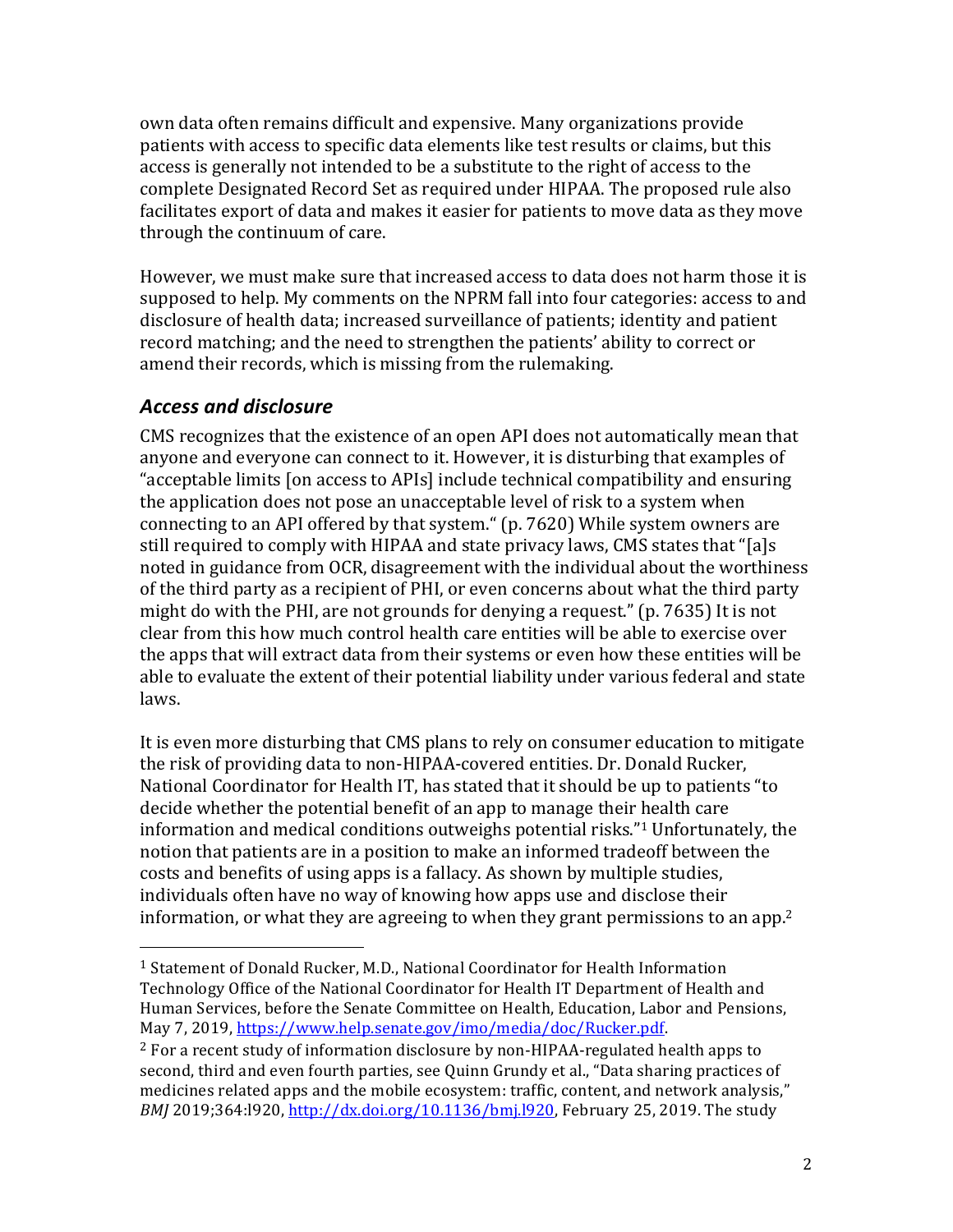Research shows that many apps have poor security<sup>3</sup> and that users are significantly more vulnerable to attacks on mobile devices than on desktops.<sup>4</sup> The use of apps may not be a tradeoff between cost and benefit but an expression of resignation to the fact that it is impossible to live in a modern society without using apps and devices that violate one's privacy.<sup>5</sup> A requirement for patient education (p. 7622 and Section III) is not sufficient to ensure that data is not obtained by unscrupulous app developers or disclosed to third and fourth parties in ways that the individual does not understand.

I suggest that CMS make the following changes to the proposed rule.

• *Encourage providers and payers to vet or delegate vetting of apps and to set privacy and security requirements for apps.* **Vetting would allow** providers or their delegates to require apps to have a privacy policy, to disclose what other information an app will collect from the patient's device (e.g., contacts, location, photos, etc.), and to notify patients that data will no longer be protected under HIPAA after it is downloaded. CMS should also permit covered entities to remove an app from their system if an app is found to behave in contravention of its approved privacy policy or is found to be a conduit for inappropriate data acquisition.<sup>6</sup> In recent testimony Dr. Rucker discussed Apple's Health Record app for the iPhone as a success without noting that Apple has strict rules for app developers, including requirements for a privacy policy and special requirements for medical apps.<sup>7</sup> In her

covers Android health apps, but apps on the iPhone also collect and disclose data without notifying users. Geoffrey A. Fowler, "It's the middle of the night. Do you know who your iPhone is talking to?" The Washington Post, May 28, 2019, available at https://www.washingtonpost.com/technology/2019/05/28/its-middle-night-do-youknow-who-your-iphone-is-talking/.

<u> 1989 - Andrea Santa Andrea Andrea Andrea Andrea Andrea Andrea Andrea Andrea Andrea Andrea Andrea Andrea Andr</u>

<sup>3</sup> See, e.g., Mary Butler, "PHI of Thousands of Mobile Health App Users at Risk in Mobile App Security Breach," *Journal of AHIMA*, July 11, 2018, available at

https://journal.ahima.org/2018/07/11/phi-of-thousands-of-mobile-health-app-users-atrisk-in-mobile-app-security-breach/.

 $4$  According to the 2019 Verizon Data Breach Investigations Report, "the confluence of design and how users interact with mobile devices make it easier for users to make snap, often uninformed decisions—which significantly increases their susceptibility to social attacks on mobile devices." at

https://enterprise.verizon.com/resources/reports/dbir/2019/results-and-analysis/. <sup>5</sup> Joseph Turow, Michael Hennesy and Nora Draper, "The Tradeoff Fallacy," Annenberg School for Communication, University of Pennsylvania, June 2015, available at https://www.asc.upenn.edu/news-events/publications/tradeoff-fallacy-how-marketersare-misrepresenting-american-consumers-and.

 $6$  For example, Cambridge Analytica was using data collected as part of a research study for political manipulation. Discovery of such behavior should be sufficient cause to kick an app off a provider's system, even if the app was not hurting the system.

<sup>7</sup> Apple App Store Review Guidelines, https://developer.apple.com/appstore/review/guidelines/, accessed on March 1, 2019.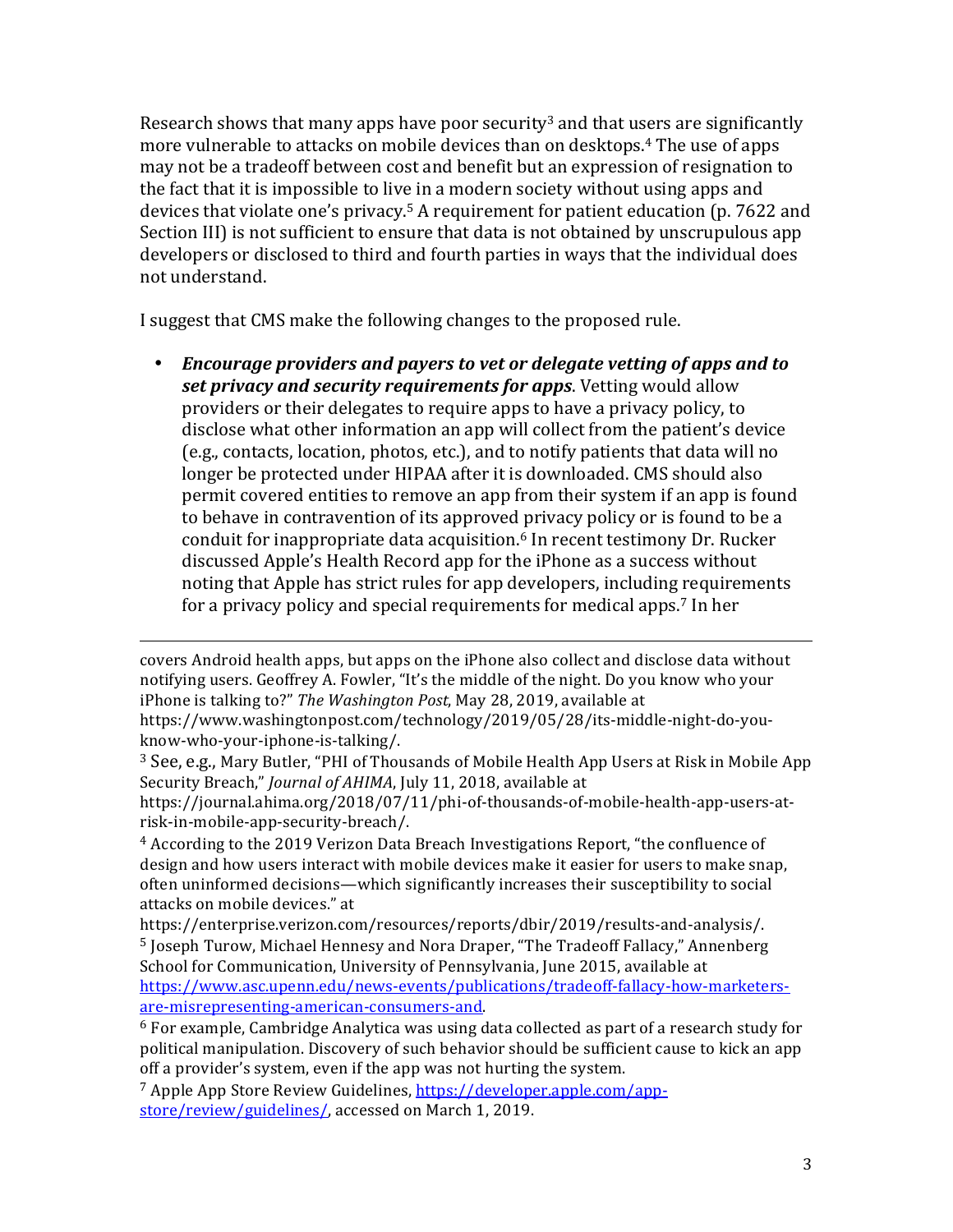testimony at the same hearing, Dr. Kate Goodrich noted that CMS has taken several steps to protect patients who download data through the Blue Button 2.0 program.<sup>8</sup> CMS should require other covered providers and plans to offer at least that same level of protection.

• Prohibit covered entities from offering apps as the only means of data *access and export*. Although patients value access to and interaction with their providers' EHRs,<sup>9</sup> there are few statistics on the extent to which patients download their data. I urge CMS to prohibit covered entities from limiting access to patient data only to apps, or from making access via any mechanism other than apps difficult and/or expensive. Consumers have little control over the way apps collect, use and disclose their health data. They should be able to obtain their data in a digital format that does not require giving data to a third party.

### *Increased patient surveillance*

 

It seems that one of CMS's goals is to increase surveillance over patients and, potentially, to increase the pressure on patients to comply with treatment recommendations. ("Identifying and finding opportunities to address the individual's non-adherence to a care plan are critical to keeping people with chronic conditions healthy and engaged so they can avoid hospitalizations." p. 7627) In combination with the requirement to increase data disclosures, this is likely to evolve into more adherence/compliance scoring that can be used by providers, insurers, wellness vendors, and pharmaceutical companies for a variety of purposes.<sup>10</sup> Consumer scoring is completely unregulated outside the credit reporting industry, even though it can have significant effect on the lives of patients and the cost of healthcare.

Similar concerns are raised by proposals to require hospitals to send automatic patient event notifications to various organizations  $(p. 7650)$  and to permit

 $9$  See, e.g., National Partnership for Women & Families survey, 2014, http://www.nationalpartnership.org/our-impact/news-room/press-statements/newsurvey-patients-increasingly-value-electronic-health-records-eager-for-more-access-andfeatures.html; American Hospital Association annual survey IT supplement, Brief #1, March 2018, https://www.aha.org/system/files/2018-03/expanding-electronic-engagement.pdf.  $10$  An example of such scoring is FICO's Medication Adherence Score. FICO claims that the score predicts whether a patient will fill prescriptions over the next 12 months. The model utilizes "a wide array of third-party data sources commonly used by direct marketers in a variety of industries," as well as medical or prescription claims data when available. (See https://www.fico.com/en/products/fico-medication-adherence-score) Scores are used to create marketing strategies that target patients and physicians.

 $8$  Statement of Kate Goodrich, M.D. Director, Center for Clinical Standards and Quality, and Chief Medical Officer, Centers for Medicare & Medicaid Services, before the Senate Committee on Health, Education, Labor and Pensions, May 7, 2019, https://www.help.senate.gov/imo/media/doc/Goodrich1.pdf.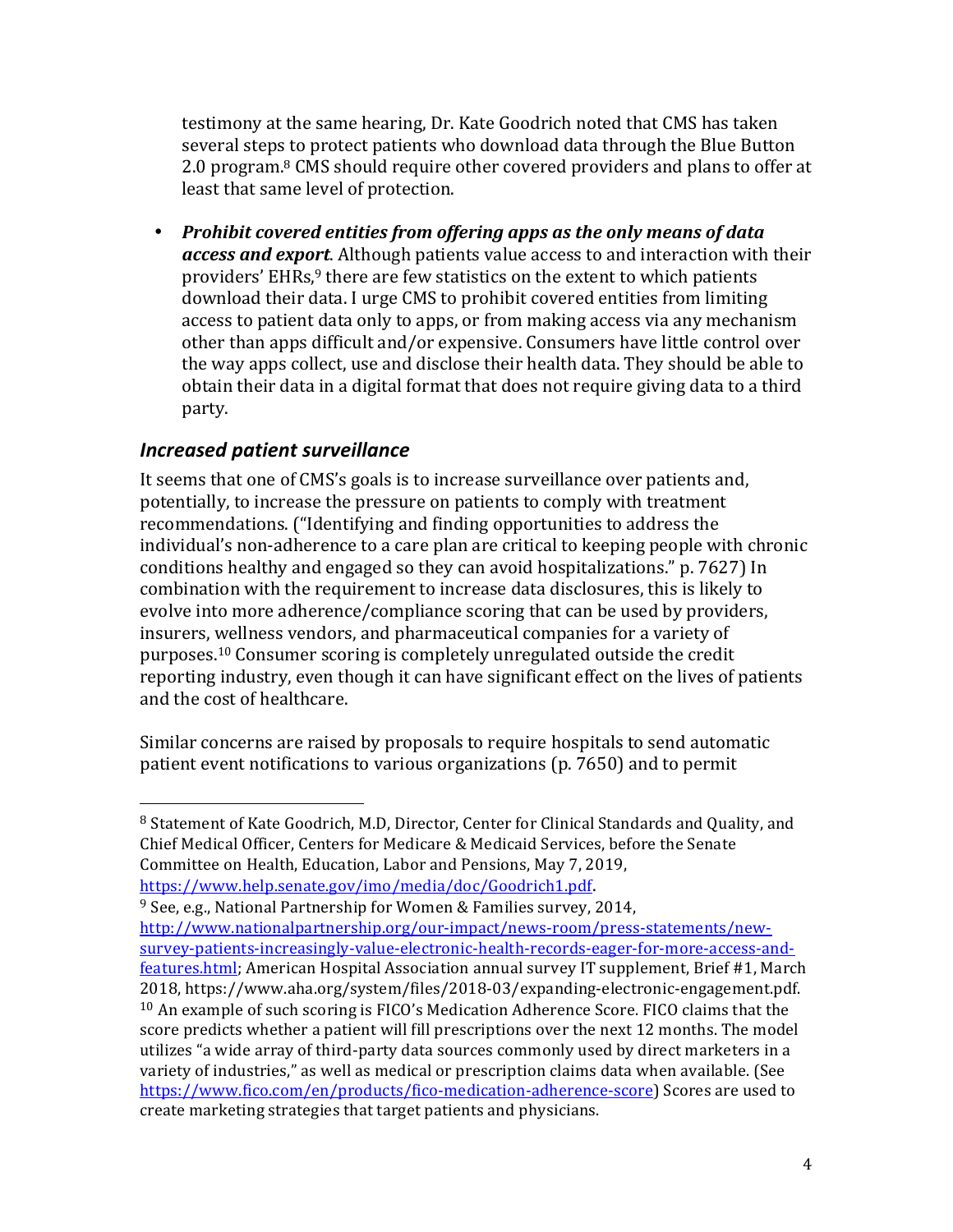transfers of data of multiple patients for overlapping plan/provider populations and plan/plan care coordination  $(p. 7638)$ . In most of these cases, data recipients are likely to be HIPAA covered entities or their business associates since the transactions are within the healthcare system. Nevertheless, patients will have less control over who has their data. These wide-spread disclosures will also allow data errors to propagate more quickly to more places.

# *Identity and patient record matching*

 

Patient identification is essential for appropriate record matching and appropriate treatment. There are several requirements for inter-organizational matching to be effective. Data must be in standard format. Various organizations must collect data or biometrics that would allow matching with organizations that might have a different set of data or a different preferred matching method. The data set must be difficult for impostors to duplicate. Furthermore, whatever matching method is adopted, it would work best for matching current and future records. Past records, which also have to be matched to the correct patient, may not contain the same data or contain data in the same format. As a result, all patient identification methods, including a unique identifier, have positive and negative aspects.<sup>11</sup>

When examining approaches to patient record matching, CMS should keep in mind that health records have been successfully targeted by identity thieves because they are a treasure trove of personal information.<sup>12</sup> CMS should not allow or encourage the collection of so much demographic data for record matching that health records become even more lucrative targets for identity thieves. Extensive collection of demographic information would also facilitate re-identification of de-identified data, which is not subject to the HIPAA Privacy Rule.

In order to effectively deal with identity issues, CMS must differentiate between different uses of identity information.

*Identity verification/proofing for enrollment or registration requires a provider* to determine whether an identity is real and the individual has a right to claim it. If the wrong individual is enrolled, either through error or subterfuge, the rightful owner of the identity may not be able to prove her claim. Proving that one is the

 $11$  An extensive discussion of different identification methods and their effects on patient matching can be found in The Pew Charitable Trusts, *Enhanced Patient Matching Is Critical* to Achieving Full Promise of Digital Health Records, October 2018.

 $12$  Although some studies indicate that the price of health records has fallen on the black market because the market is saturated (see, e.g., Maria Korolov, "Black market medical record prices drop to under \$10, criminals switch to ransomware," December 22, 2016, https://www.csoonline.com/article/3152787/black-market-medical-record-prices-dropto-under-10-criminals-switch-to-ransomware.html), health records are still more valuable than other types of personal information (see, e.g., Thomas C. Weiss, "The Black Market for Medical and Health Care Records," Disabled World, February, 17, 2015 (Rev. 06/13/2018) available at https://www.disabled-world.com/editorials/technology/blackmarket.php.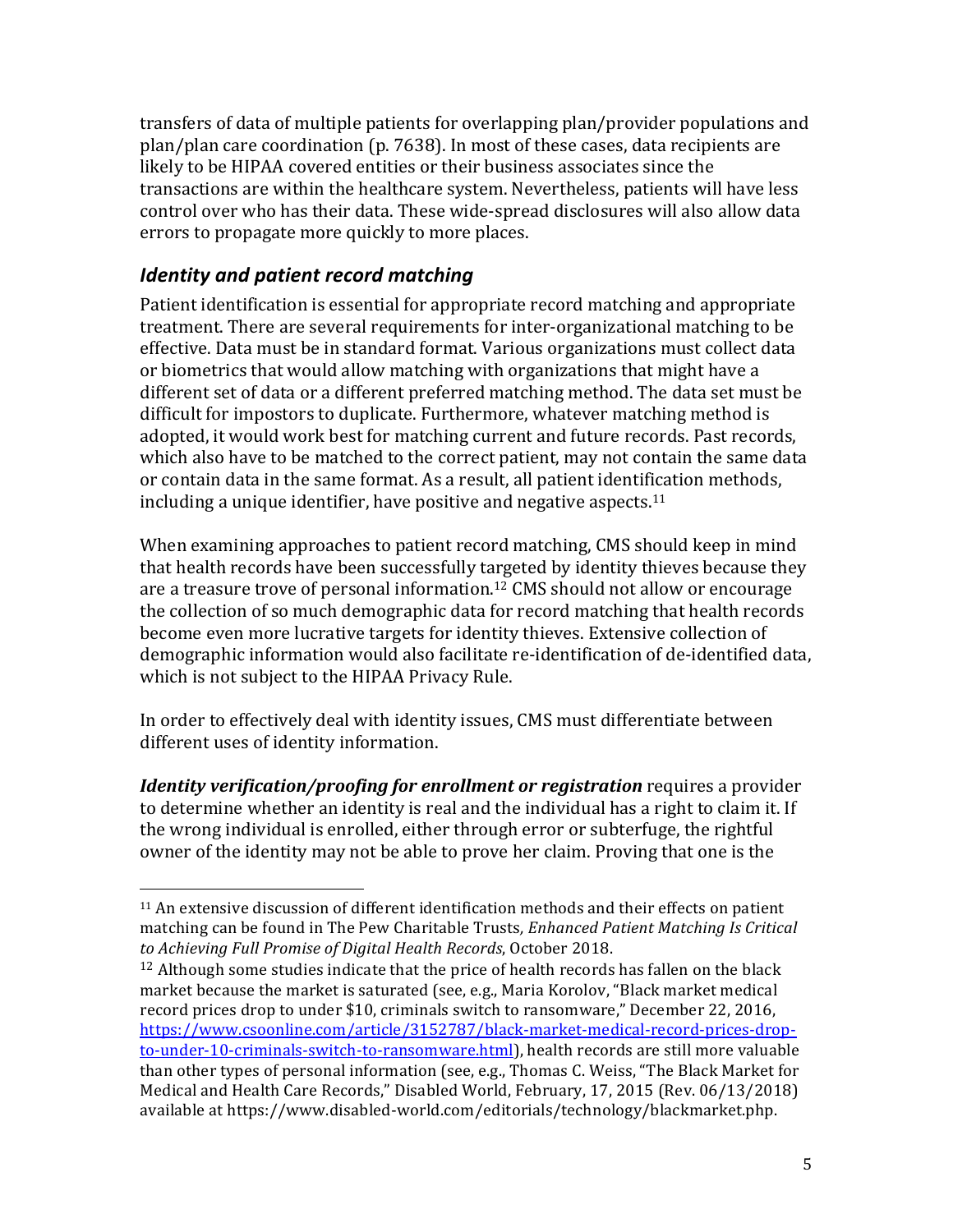rightful owner of an identity is particularly burdensome if a medical record is tied to biometrics, which are difficult and sometimes impossible to change. Identity proofing must be done not only for the patient but also any delegate who can access the patient's data (e.g., a spouse or legal representative).

*Authentication for data access* requires that the individual demonstrate that she has the correct credentials, as issued at enrollment. The authentication process does not require the collection or verification of the same data as enrollment. It is usually limited to knowledge of a shared secret ("something you know," e.g., a password), possession of a token ("something you have," e.g., a phone to receive an access code), or display of a characteristic ("something you are," e.g., a registered biometric). Some additional data may be required for authentication when an authentication token is lost, stolen or is otherwise unusable. I suggest that CMS set limits on how much data can be collected or retained for authentication after identity proofing has been completed.

*Identity elements for patient record matching* are different from those used for identity verification/proofing or authentication. Identity matching has become big business for analytics firms, particularly those that want to link individual identities across contexts and devices. CMS should not permit or encourage providers and other organizations to collect excessive amounts of personal data, using record matching as an excuse. CMS should also prohibit the use of identity information from the healthcare context in other contexts, such as marketing.

# *Data correction: the missing issue*

 

While the CMS proposed rule focuses on data disclosure, it does not mention data correction. Error propagation in electronic healthcare systems is a significant concern for all system participants because it can have a "cascading effect," corrupting not only the patient's medical record but also claims data, public health data, and data used for research.<sup>13</sup> It is a particular concern for patients because it can lead to incorrect treatment with serious consequences, including death.

Errors in medical records can arise from a variety of sources, such as mix-ups of samples,  $^{14}$  incorrect data entry, misinterpretation of data taken out of context,  $^{15}$  or confusion between what a provider prescribed and what the patient actually did.<sup>16</sup> In case of identity theft, an impostor's medical data can become commingled with

 $13$  Booz Allen Hamilton, "Medical Identity Theft Final Report," Ianuary 15, 2009.

<sup>&</sup>lt;sup>14</sup> See, e.g., CNN, "Breasts Removed By Mistake; Paperwork Slip-Up Blamed," January 21, 2003, http://www.cnn.com/2003/HEALTH/01/20/medical.mistake. A woman had both of her breasts removed after an incorrect diagnosis based on a mix-up of tissue samples. <sup>15</sup> See, e.g., Lisa Wengsness, "Beth Israel Halts Sending Insurance Data to Google," *The Boston Globe*, April 18, 2009.

<sup>&</sup>lt;sup>16</sup> Val Jones, MD, "The Costs, And Maybe Cost Savings, Of Medication Non-Adherence," August 28, 2015, Better Health, available at https://getbetterhealth.com/the-costs-andmaybe-cost-savings-of-medication-non-adherence/.